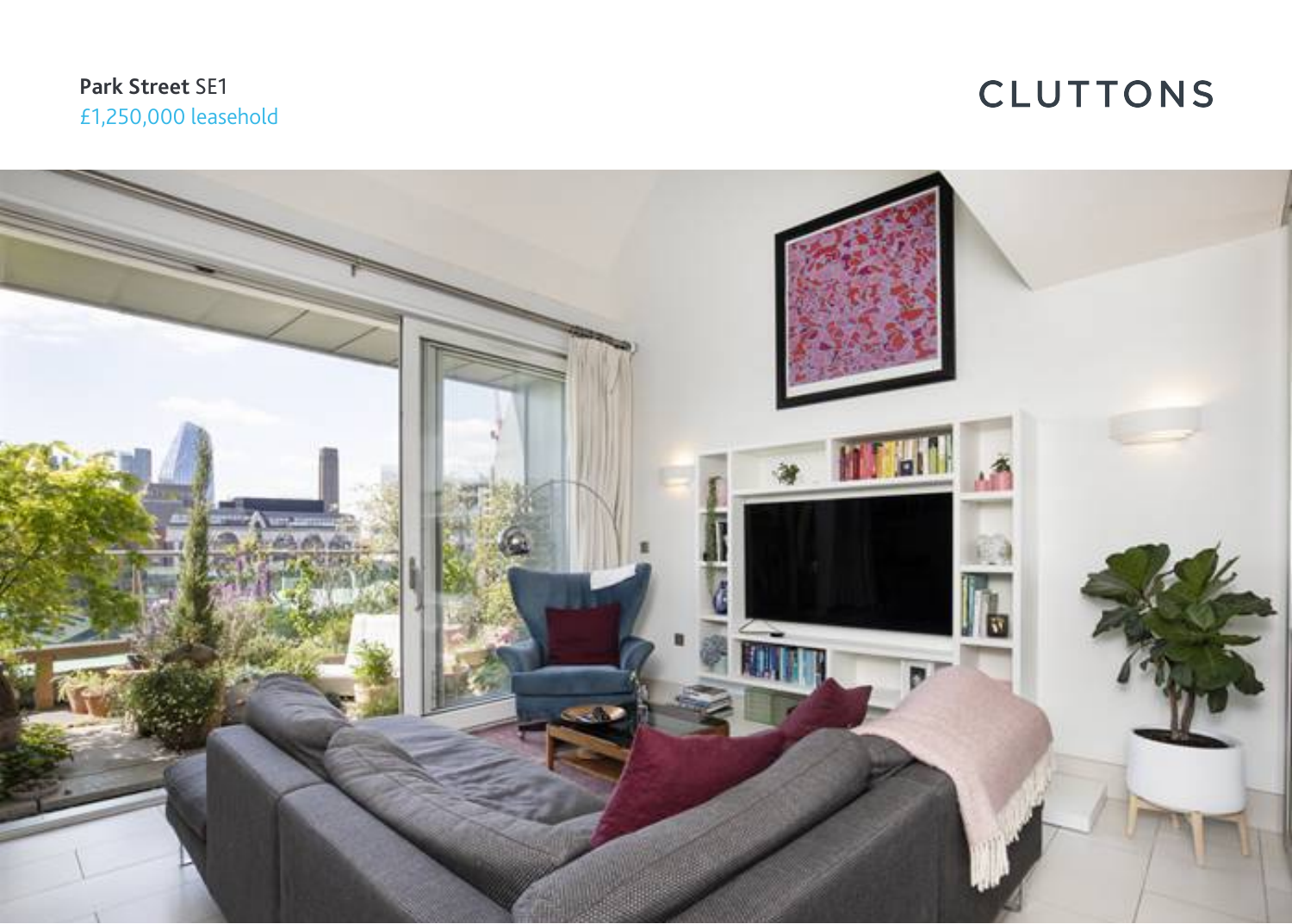## cluttons.com

**Located along the south bank of the Thames, in close proximity to Borough Market, the Globe Theatre and the Tate Modern, this is a Manhattan style loft apartment boasting two terraces.**

The first terrace offers spectacular views out across the City skyline, the River Thames and the South Bank, and a second terrace looks directly up to the Shard, out across to London Bridge and Southwark Cathedral. Both of these terraces are very generous spaces.

The reception room benefits from a double height ceiling, creating a total wow factor, with a fully integrated kitchen.

There are two double bedrooms, two bathrooms as well as storage and wardrobe space throughout the apartment. A study / third bedroom area with a gallery overlooks the reception room. The apartment is finished to the highest of standards throughout.

The development itself is very private and access is via a secure courtyard. There is lift access up to the flat and the communal areas are presented in excellent order. This is an opportunity to acquire a unique apartment in a boutique development along the very fashionable and ever changing South Bank.



Approximate gross internal area: 1,060sq ft (98.5 sq m) EPC rating: C | Ref: TOW200012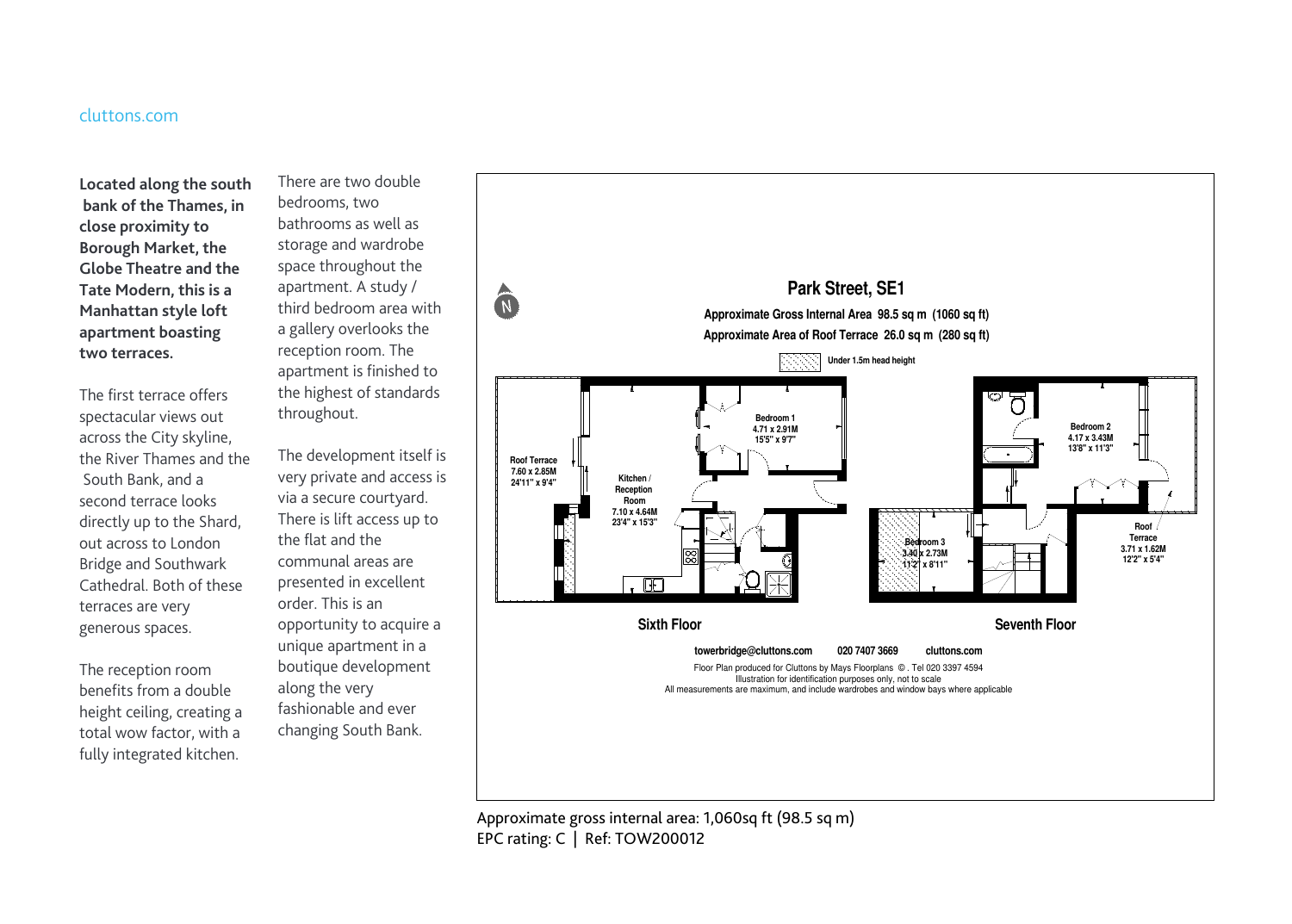